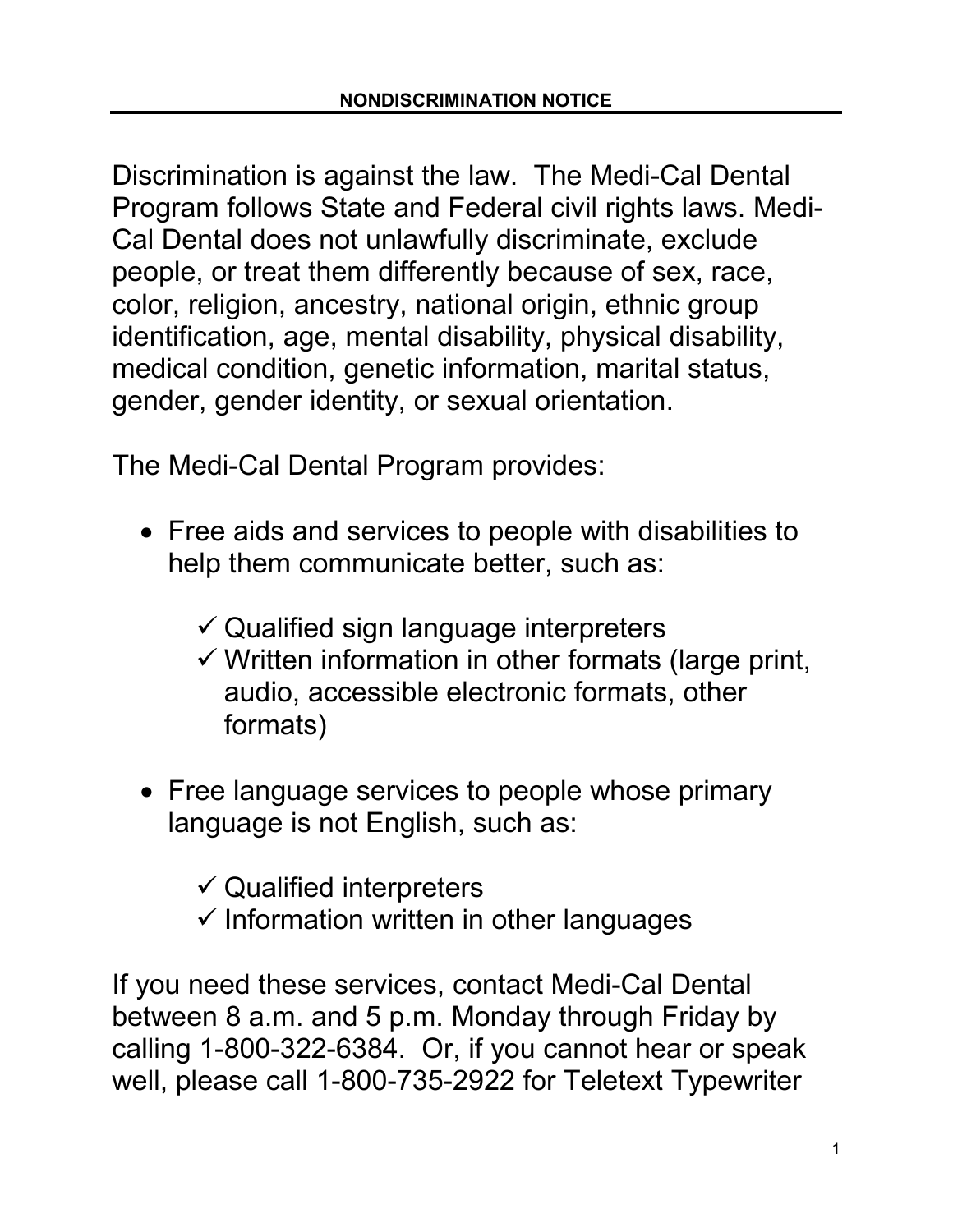## (TTY) assistance. Have the operator call the Toll-Free Line at 1-800-322-6384.

## **HOW TO FILE A GRIEVANCE**

If you believe that the Medi-Cal Dental Program has failed to provide these services or unlawfully discriminated in another way on the basis of sex, race, color, religion, ancestry, national origin, ethnic group identification, age, mental disability, physical disability, medical condition, genetic information, marital status, gender, gender identity, or sexual orientation, you can file a grievance by phone or in writing:

- cannot hear or speak well, please call 1-800-735-2922. • By phone: Contact the Medi-Cal Dental Telephone Service Center between 8 a.m. and 5 p.m. Monday through Friday by calling 1-800-322-6384. Or, if you
- In writing: Fill out a complaint form or write a letter and send it to:

Medi-Cal Dental Program Beneficiary Services Group P. O. Box 15539 Sacramento, CA 95852-1539

## **OFFICE OF CIVIL RIGHTS – CALIFORNIA DEPARTMENT OF HEALTH CARE SERVICES**

You can also file a civil rights complaint with the California Department of Health Care Services, Office of Civil Rights by phone, in writing, or electronically:

- By phone: Call **916-440-7370**. If you cannot speak or hear well, please call **711 (Telecommunications Relay Service)**.
- In writing: Fill out a complaint form or send a letter to:

**Michele Villados Deputy Director, Office of Civil Rights Department of Health Care Services Office of Civil Rights P.O. Box 997413, MS 0009 Sacramento, CA 95899-7413** 

Complaint forms are available at [http://www.dhcs.ca.gov/Pages/Language\\_Access.aspx.](http://www.dhcs.ca.gov/Pages/Language_Access.aspx)

• Electronically: Send an email to [CivilRights@dhcs.ca.gov.](mailto:CivilRights@dhcs.ca.gov)